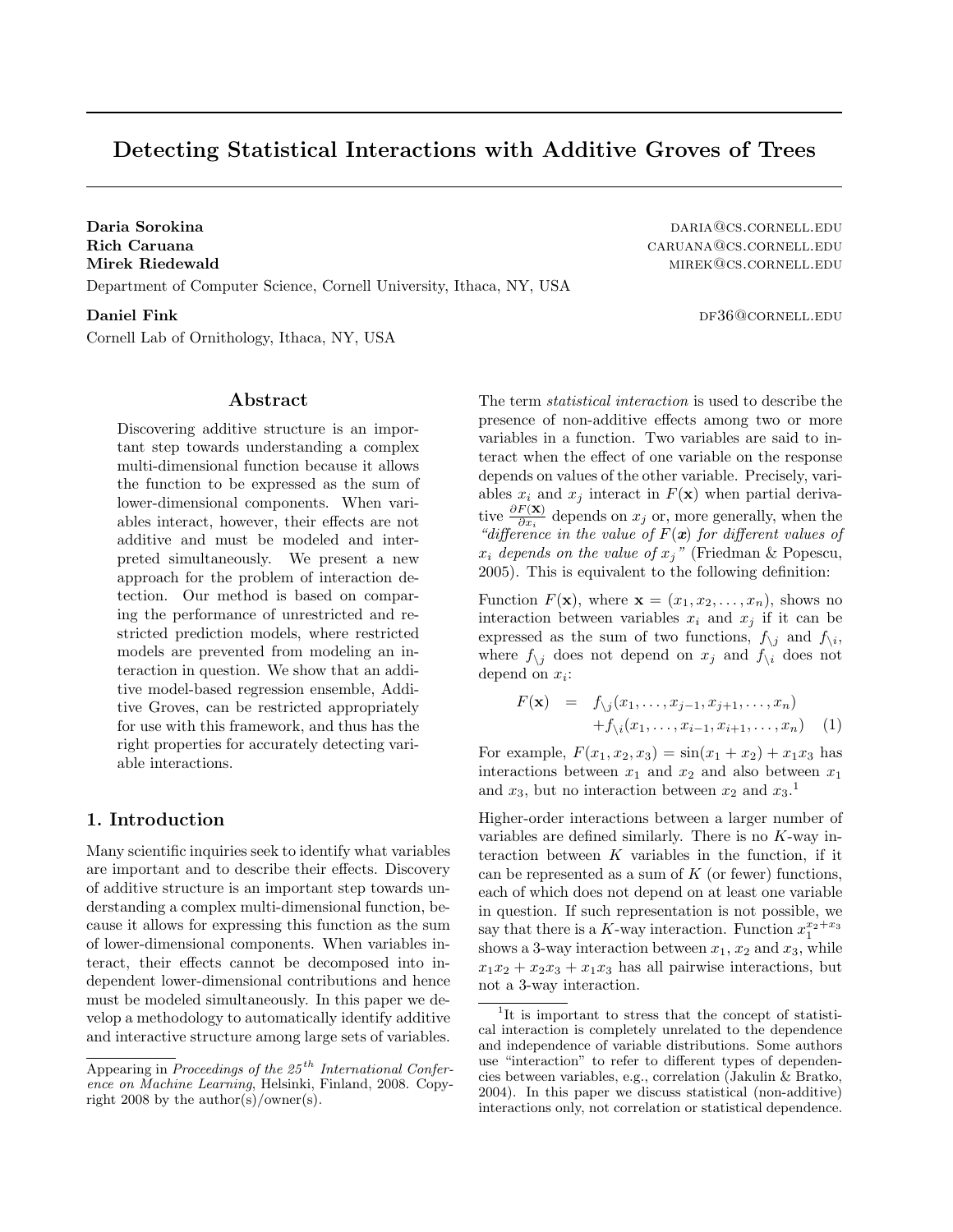Interaction detection has high practical importance because it provides valuable knowledge about a domain. For example, our experiments with bird abundance data (Section 7) demonstrate that detection of spatio-temporal interactions can signal changes in the environment. In this particular case, a fatal eye disease was spreading slowly from the Northeastern US to other regions. This disease affected the annual bird abundance differently depending on location, creating a strong interaction between time and location.

Interactions are also an important part of statistical analysis. Early methods for interaction detection were parametric and required explicit modeling of interactions, most often as multiplicative terms. As a consequence, only limited types of interactions could be detected. More general approaches were introduced recently (Friedman & Popescu, 2005; Hooker, 2007). These methods are based on building a model and detecting interactions in the function learned by the model. A major shortcoming of this approach is that the model may detect spurious interactions over regions of the input space where data is scarce, and known solutions to this problem are either inadequate or computationally expensive. (See (Hooker, 2007) and Section 8 of this paper for more details.)

We introduce a new approach to interaction detection. It is based on comparing the performance of restricted and unrestricted predictive models. This avoids the drawbacks of previous methods, because it does not require explicit modeling of interacting terms and reports only those interactions that are present in the actual input data. However, the choice of model and the restriction algorithm used are crucial for this framework. We explain why additive models are able to provide the required accurate restrictions and further show that Additive Groves (Sorokina et al., 2007), an additive model-based ensemble of regression trees, works well in this framework. We also investigate how correlations in the data complicate interaction detection and suggest how this problem can be dealt with via feature selection.

The advantage of our new approach for interaction detection, compared with traditional statistical approaches, is that it is more automatic and does not require limiting the functional form that interactions might take. Statistical methods often represent only multiplicative interactions and thus may miss other forms of interactions. When little is known about the system under study, data-driven scientific discovery requires the data to "speak for themselves" with a minimum of analyst input or assumptions. It is possible to conduct a fully nonparametric analysis with the method we propose in this paper, which is particularly valuable for exploratory analysis.

### 2. Estimating Interactions

Let  $F^*(\mathbf{x})$  be an unknown target function and let  $F(\mathbf{x})$ be a highly accurate model of  $F^*$  that can be learned from a given set of training data. Furthermore, let  $R_{ij}(\mathbf{x})$  denote a *restricted* model of  $F^*$  that is learned from the same training data. It is restricted in the sense that it is not allowed to contain an interaction between  $x_i$  and  $x_j$ , but apart from this limitation should be as accurate a model of  $F^*$  as possible.

Our interaction estimation technique is based on the following observation. If  $x_i$  and  $x_j$  interact, then  $F(\mathbf{x})$ should have significantly better predictive performance than  $R_{ij}(\mathbf{x})$ , because the latter cannot accurately capture the true functional dependency between  $x_i$  and  $x_i$ . On the other hand, if the two variables do not interact, then the absence of the interaction from the model should not hurt its quality. Hence in the absence of an interaction between  $x_i$  and  $x_j$  the predictive performance of the restricted and the unrestricted model should be comparable. Note that in order to get an adequate estimate of performance, we must measure it on test data not used for training.

Quantifying interaction strength. We can quantify  $I_{ij}$ , the degree of interaction between  $x_i$  and  $x_j$ , by the difference in performance between  $F(\mathbf{x})$  and  $R_{ii}(\mathbf{x})$ . We measure performance as standardized RMSE: root mean squared error (RMSE) scaled by the standard deviation in the response function. Scaling is done to make the results comparable across different data sets;  $\text{StD}(F^*(\mathbf{x}))$  is calculated as standard deviation of the response values in the training data.

$$
stRMSE(F(\mathbf{x})) = \frac{RMSE(F(\mathbf{x}))}{StD(F^*(\mathbf{x}))}
$$
(2)

$$
I_{ij}(F(\mathbf{x})) = \text{stRMSE}(F(\mathbf{x})) - \text{stRMSE}(R_{ij}(\mathbf{x})) \quad (3)
$$

Setting the threshold. To distinguish whether a positive value of  $I_{ij}$  indicates presence of an interaction or happened due to random variation, we measure whether the performance of  $R_{ij}(\mathbf{x})$  is significantly different from the performance of  $F(\mathbf{x})$ . We follow common practice and define a difference of three standard deviations of the latter from its mean as significant. The distribution of  $stRMSE(F(\mathbf{x}))$  can come either from different random seeds for bagging or from different data samples (e.g., n-fold cross validation). The threshold for significant interactions then becomes:

$$
I_{ij}(F(\mathbf{x})) > 3 \cdot \text{StD}(\text{stRMSE}(F(\mathbf{x}))) \tag{4}
$$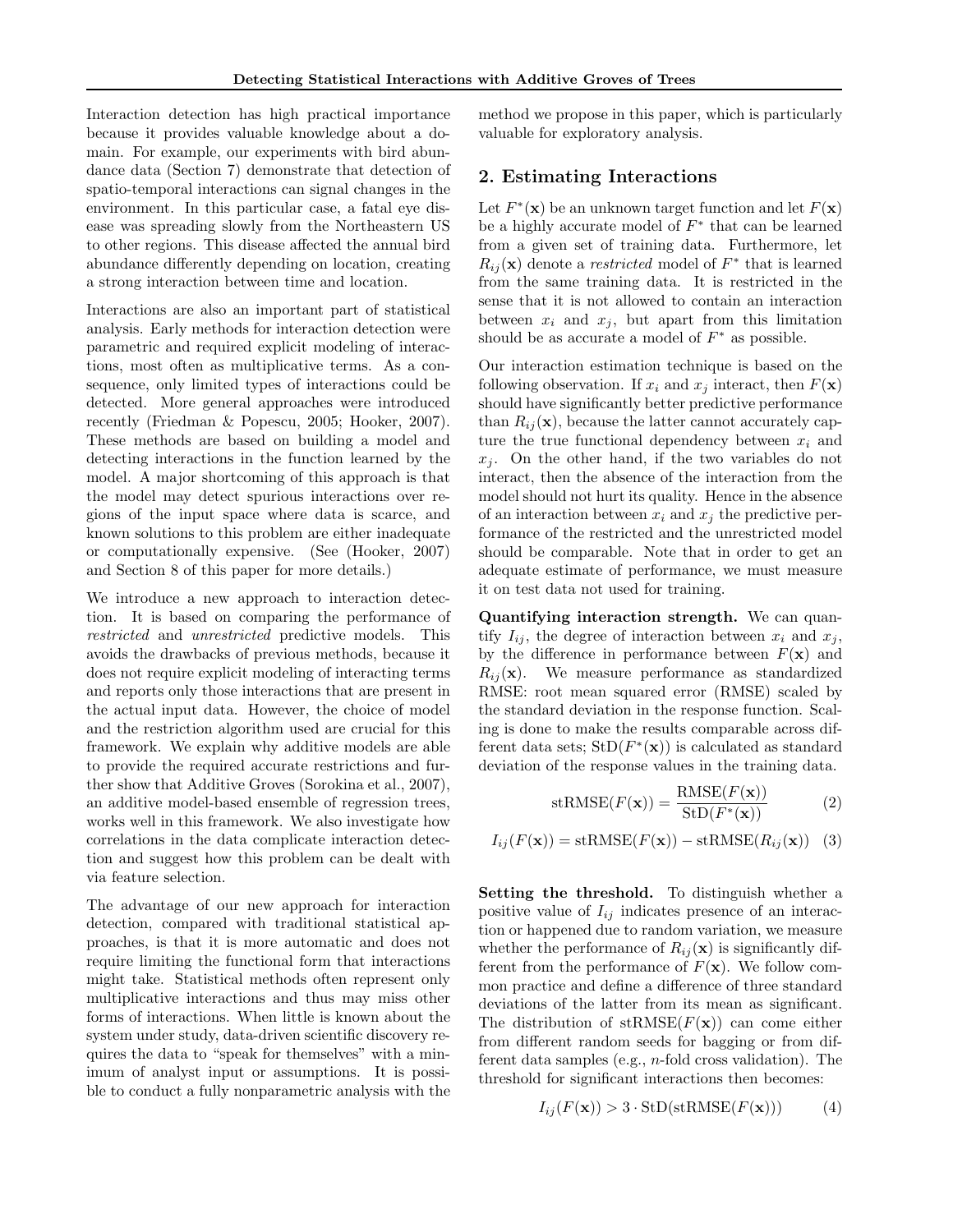Note that everything above naturally generalizes to higher-order interactions as long as there exists a method to restrict the model on a specific type of interaction.

# 3. Choosing a Prediction Model

To correctly estimate interaction strength with our model comparison technique, we have to make sure that a model has the following key properties:

- 1. High predictive performance when modeling interactions: if there is an interaction, it should be captured by the unrestricted model.
- 2. High predictive performance when the model is restricted on non-interacting variables: if there is no interaction, performance of the restricted model should be no worse than the performance of the corresponding unrestricted model.

The first requirement is satisfied by many learning techniques, e.g., bagged decision trees of adequate depth, SVMs, or neural nets. Boosted stumps, on the other hand, do not model interactions. Since they represent functions as the sum of components, each of which depends only on a single variable, boosted 1-level stumps cannot be used in our framework.

While many models satisfy the first requirement, the second requirement — that models perform as well when interaction between non-interacting variables is restricted — is far more challenging. Even when there is a straightforward way of explicitly preventing specific interactions, often the resulting restricted model will not perform as well as the unrestricted model because the restriction may hamper the search in model space compared to the unrestricted model.

Consider a single decision tree. Variables in the tree can interact only if they are used on the same branch of the tree. So the obvious way to restrict interaction between specific variables is to not use one of them if the other already was used earlier on this branch. Now suppose there is no interaction between variables A and  $B$ , but they both are important  $\overline{\phantom{a}}$  if the tree does not use one of them, its performance drops. Assume further that  $A$  is more important than  $B$ . The tree will tend to choose  $A$  earlier than  $B$  on all branches (in the worst case it will use  $A$  at the root) and will then never be able to choose  $B$ . Since  $B$  is important, the performance of this restricted tree will drop even though there was no interaction between A and B.

One might be tempted to address this problem with an ensemble method like bagging. Unfortunately the situation will not improve much. In bagging, every tree tries to capture the same function from a different sample of the train set. If A is more important, most trees will choose  $A$  before  $B$ , use of  $B$  will be restricted, and performance will drop as before.

Additive models. To detect absence of interactions between important variables, we need to build a restricted model that uses these variables in different additive components of the function. There is a class of ensembles that allows us to do this: additive models. Each component in an additive model is trained on the residuals of predictions of all other previous models in the ensemble. The training set for the new model component is created as the difference between true function values and current predictions of the ensemble. This way, when the function has additive structure, different models (or groups of models) are forced to find and model different components of this structure as opposed to each modeling the whole function.

Not all models that fit residuals are suitable for this framework. Linear models do not model interactions, while generalized linear models disguise additive structure with a non-linear transformation. Neural networks pose problems because they either have additive structure (1 internal layer), or the ability to model complex non-linear functions (several layers), while we need an algorithm that combines both. Restricting interactions in a multi-level network splits it into subnets, ultimately leading to "groves of nets".

In this paper we use layered Additive Groves (Sorokina et al., 2007). There exist other methods that might work as well, e.g., gradient boosting trained to minimize least squares loss (Friedman, 2001). However, it is important to understand that the two requirements stated in the beginning of this section are crucial and many (most?) learning algorithms do not satisfy them.

# 4. Additive Groves of Regression Trees

Additive Groves is an ensemble of trees introduced in (Sorokina et al., 2007). The combination of the ability to model additive structure of the response and to also use large trees that capture complex interactions make Groves suitable for interaction detection.

A single Grove of trees is an additive model where each additive component is represented by a regression tree. Additive Groves use regression trees trained to minimize mean squared error. Tree size is controlled by a parameter  $\alpha$ , the minimum fraction of train set cases in a non-leaf node. A single Grove is trained similar to an additive model: each tree is trained on the residuals of the sum of the predictions of the other trees. Trees are discarded and retrained in turn until the overall predictions converge to a stable function. For the pur-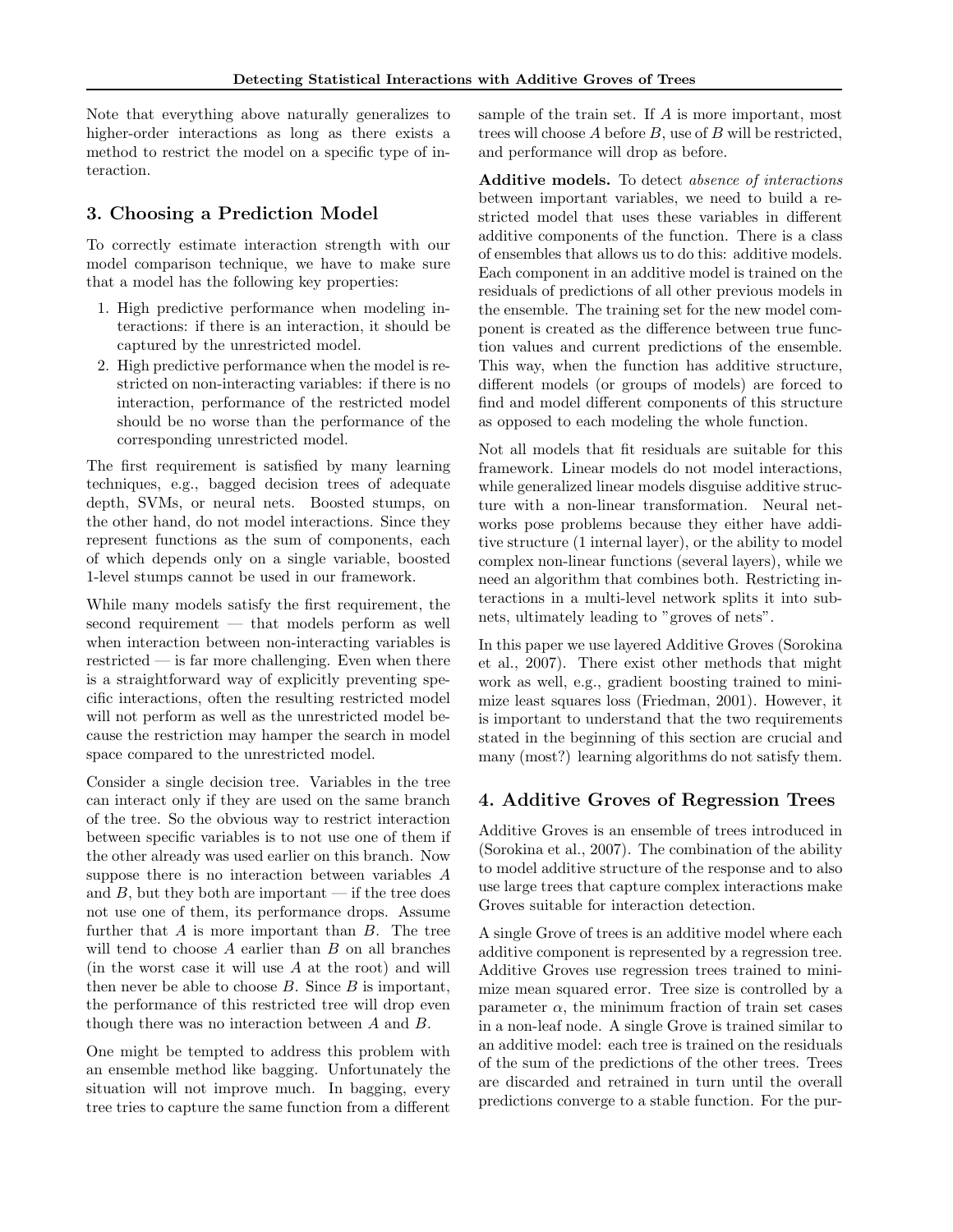| Algorithm 1 Layered training of a single Grove |  |  |  |
|------------------------------------------------|--|--|--|
|                                                |  |  |  |

function Layered $(\alpha, N, TrainSet\{{\bf x}, y\})$  $\alpha_0 = 0.5, \alpha_1 = 0.2, \alpha_2 = 0.1, \ldots, \alpha_{\text{max}} = \alpha$ for  $i = 1$  to  $N$  do  $Tree_i = 0$ for  $i = 0$  to max do repeat for  $i = 1$  to  $N$  do  $\text{newTrainSet} = {\mathbf{x}, y - \sum_{k \neq i} \text{Tree}_k(\mathbf{x})}$  $Tree_i = TrainTree(\alpha_j, newTrainSet)$ until (change from the last iteration is small)

pose of interaction detection we use layered training of Additive Groves (Algorithm 1). The main difference between layered training and training classical additive models is the following: Additive Groves begin with an ensemble of very small trees; then during re-training we gradually increase tree size by adding more branches. This layered approach ensures fitting of additive structure of the response function. As with single trees, a single Grove can still overfit to the training data. Hence for the Additive Groves ensemble, we wrap bagging around the layered training algorithm: many single Groves are built on bootstrap samples of the training set and their results are averaged. This procedure reduces variance and yields a very powerful predictive model.

Additive models provide an intuitive and easy way for restricting interactions. Assume we want to restrict a single Grove to not contain interactions between  $x_i$ and  $x_i$ . Since the modeled function is computed as the sum of the predictions of the individual trees, we only have to enforce that none of the trees uses both  $x_i$ and  $x_i$ . To decide if a tree is not allowed to use  $x_i$  (or otherwise  $x_i$ ), we use a greedy procedure. Each time we train a tree, we first construct two trees: one does not use  $x_i$ , the other does not use  $x_j$ . The one resulting in better performance is inserted into the model, the other one is discarded. For evaluating performance we use the out-of-bag samples, i.e., that part of the training data that did not get into the current sample and therefore was not used to train the trees.

If we need to restrict on a higher-order interaction (say,  $k$ -way interaction between  $k$  variables), we need to build  $k$  candidate trees instead of 2 every time: each tree is not allowed to use one of the variables. Note that the complexity of testing for a single  $k$ -way interaction depends only linearly on k.

(Sorokina et al., 2007) also suggest another, "dynamic programming", style of training for Additive Groves. The method starts with a single small tree. Then on every retraining stage it either increases tree size or adds another tree, which is decided by a heuristic. Although this method provides better performance for unrestricted models, we have encountered problems with it when training restricted models. Therefore we prefer layered Additive Groves for interaction detection. Note that we need to use layered training even for the unrestricted model in order for the performances to be comparable.

#### 5. Feature Selection

Correlations among features are common and complicate the task of detecting interactions. Suppose there exists an interaction between variables  $x_i$  and  $x_j$ . At the same time, a third variable,  $x_k$ , is present in the data. Assume it is highly correlated with  $x_i$ , to such an extent that the model can freely use either  $x_k$  or  $x_j$ with similar results. In this case we will not be able to detect the interaction between  $x_i$  and  $x_j$ . When we restrict the model to prevent a tree from using  $x_i$ , it can use  $x_k$  instead and performance will not drop. The same will happen when we try to detect an interaction between  $x_i$  and  $x_k$ .

Correlation among features is an intrinsic problem of high dimensional data that confronts all methods for interaction detection. For example, methods based on partial dependence functions (Friedman & Popescu, 2005) suffer from a similar problem. The unrestricted prediction model might sometimes use  $x_i$  and sometimes  $x_k$ . As a result it will find only weak interaction between  $x_i$  and  $x_j$  and also between  $x_i$  and  $x_k$ , even though the true interactions are much stronger. If there are more than two correlated variables (again, this is common in high-dimensional datasets), the interaction can be spread out in tiny portions over all of them, making it virtually impossible to detect.

As a consequence, before attempting to detect interactions, we must eliminate correlations. This can be achieved by a feature selection process, which removes some of the variables. The final set of variables should be a compromise between two goals: (1) The performance of the unrestricted model should still be good, ideally at least as good as before feature selection. (2) Each variable should be important, i.e., if we remove it from the set of features, the performance of the unrestricted model should drop significantly. The second criterion also gives us an estimate of the maximum strength of interactions that we can detect: if the performance of the unrestricted model drops by  $\delta$  when we remove  $x_i$ , then we cannot expect the performance of the best model restricted on  $x_i$  and  $x_j$  to drop by more than  $\delta$ . The intuition here is that removing an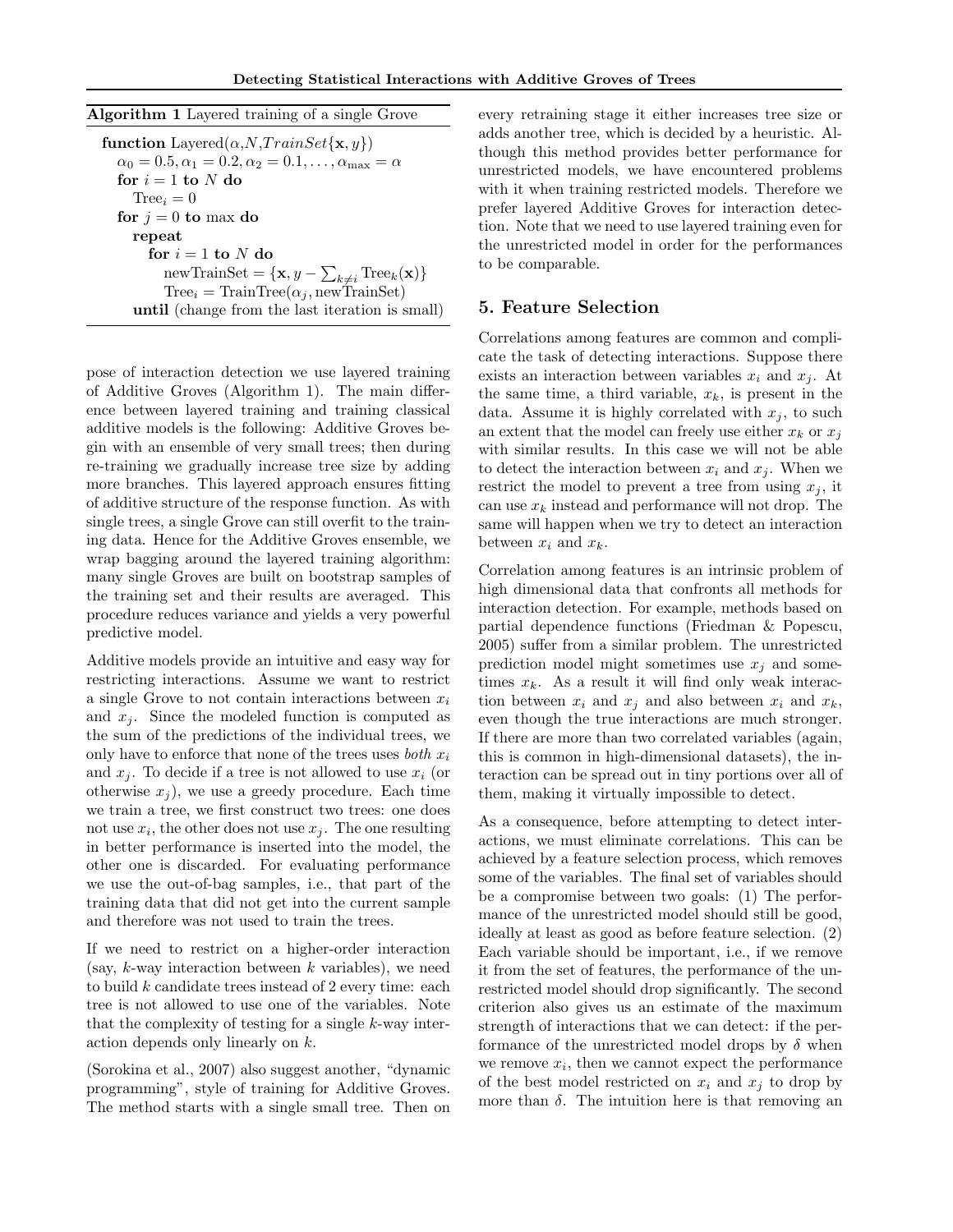important variable is a stronger restriction than prohibiting its interactions.

We use a variant of backward elimination (Guyon & Elisseeff, 2003) for the feature selection process. The main idea is to greedily eliminate all features (variables) whose removal either improves performance or reduces performance by at most  $\Delta$  compared to performance on the full-feature data set. In our experiments we estimated  $d = \text{StD}(\text{RMSE}(F(\mathbf{x})))$ , where  $F(\mathbf{x})$  is the unrestricted model, before running feature selection and used  $\Delta = 3d$ .

The feature selection procedure is not stable—it depends on the order in which we test each feature. For example, if we consider two completely correlated variables  $x_i$  and  $x_k$ , we can remove  $x_i$  and leave  $x_k$  in the set of the features. Or we can do exactly the reverse, depending on which variable we tried to remove first during feature selection. If there is a strong notion of which features should stay in the data set after feature selection, i.e., if we want to test certain features for interactions, the feature selection process should be modified so that features of interest are not removed.

### 6. Complexity Issues

One concern about interaction detection is the need to conduct a separate test for each interaction. If we want to test for all possible interactions, in theory we need  $O(n^k)$  tests, where *n* is the number of variables and *k* is the order of the interaction. However, such complexity is unlikely to be required in practice. First, the feature selection process usually leaves a relatively small set of features that makes it feasible to test all pairs for possible interactions. Second, as noted by (Hooker, 2004), interactions possess an important monotonicity property. A k-way interaction can only exist if all its corresponding  $(k - 1)$ -interactions exist. This fact is a straightforward consequence from the definition of a k-way interaction. Hence after we have detected all 2-way interactions, we need to test for 3-way interactions only for those triples of variables that have all 3 pairwise interactions present, and so on. As complex interactions are rare in real datasets, in practice we usually need only few tests for higher-order interactions. Some domains do pose an exception, for example, see our experiments on the kin8nm dataset.

#### 7. Experiments

We have applied our approach to both synthetic and real data sets. We can evaluate the performance of our algorithm on synthetic data because we know the true interactions; for real data we try to explain the detected interactions based on the data set description.

In all our experiments we used 100 iterations of bagging. Apart from that, Additive Groves requires two parameters to be set:  $N$  (number of trees in a single Grove) and  $\alpha$  (fraction of train set cases in the leaf, controls size of a single tree). We determined the best values of  $\alpha$  and N on a validation set and reported the performance of Additive Groves with these parameters on a test set. We ran each experiment for the unrestricted model 10 times, using different random seeds and therefore different bootstrap samples for bagging. From these results we estimated the distribution of performance and then calculated the interaction threshold using Equation 4. After that we ran the experiment for each unrestricted model only once. If the resulting estimate of the interaction was above the threshold, we considered it to be evidence of an interaction. Otherwise it was considered insignificantly different from zero, indicating absence of an interaction. Notice that due to variance, in the latter case the estimate could be even negative, but should always be close to zero.

#### 7.1. Synthetic Data.

This data set was generated by a function that was previously used in (Hooker, 2004).

$$
F(x) = \pi^{x_1 x_2} \sqrt{2x_3} - \sin^{-1}(x_4) + \log(x_3 + x_5) - \frac{x_9}{x_{10}} \sqrt{\frac{x_7}{x_8}} - x_2 x_7 \quad (5)
$$

Variables  $x_1$ ,  $x_2$ ,  $x_3$ ,  $x_6$ ,  $x_7$ ,  $x_9$  are uniformly distributed between 0.0 and 1.0 and variables  $x_4, x_5, x_8$ and  $x_{10}$  are uniformly distributed between 0.6 and 1.0. Training, validation and test set contain 1000 points each. Best parameters were detected as  $\alpha = 0.02$  and  $N = 8$ . Feature selection eliminated variables  $x<sub>6</sub>$  (not present in the function) and  $x_8$  (virtually no influence on the response). For each of the 28 pairs of remaining variables we constructed a restricted model and compared it to the unrestricted model. Figure 1 shows the interaction value for each variable pair as computed by Equation 2. The dashed line shows the threshold. We can see a group of strong interactions high above the threshold — pairs  $(x_1, x_2), (x_1, x_3), (x_2, x_3), (x_2, x_7),$  $(x_7, x_9)$ . All cases without interactions fall below the threshold. There are also several weak interactions in the data set: our estimate for  $(x_9, x_{10})$  is barely above the threshold and we failed to detect interactions  $(x_3, x_5)$  and  $(x_7, x_{10})$ . By construction,  $x_5$  and  $x_{10}$  have a small range and their interactions are not significant. There is only one triple of variables with 3 pairwise interactions detected:  $(x_1, x_2, x_3)$ . A separate test correctly reveals that there is a 3-way interaction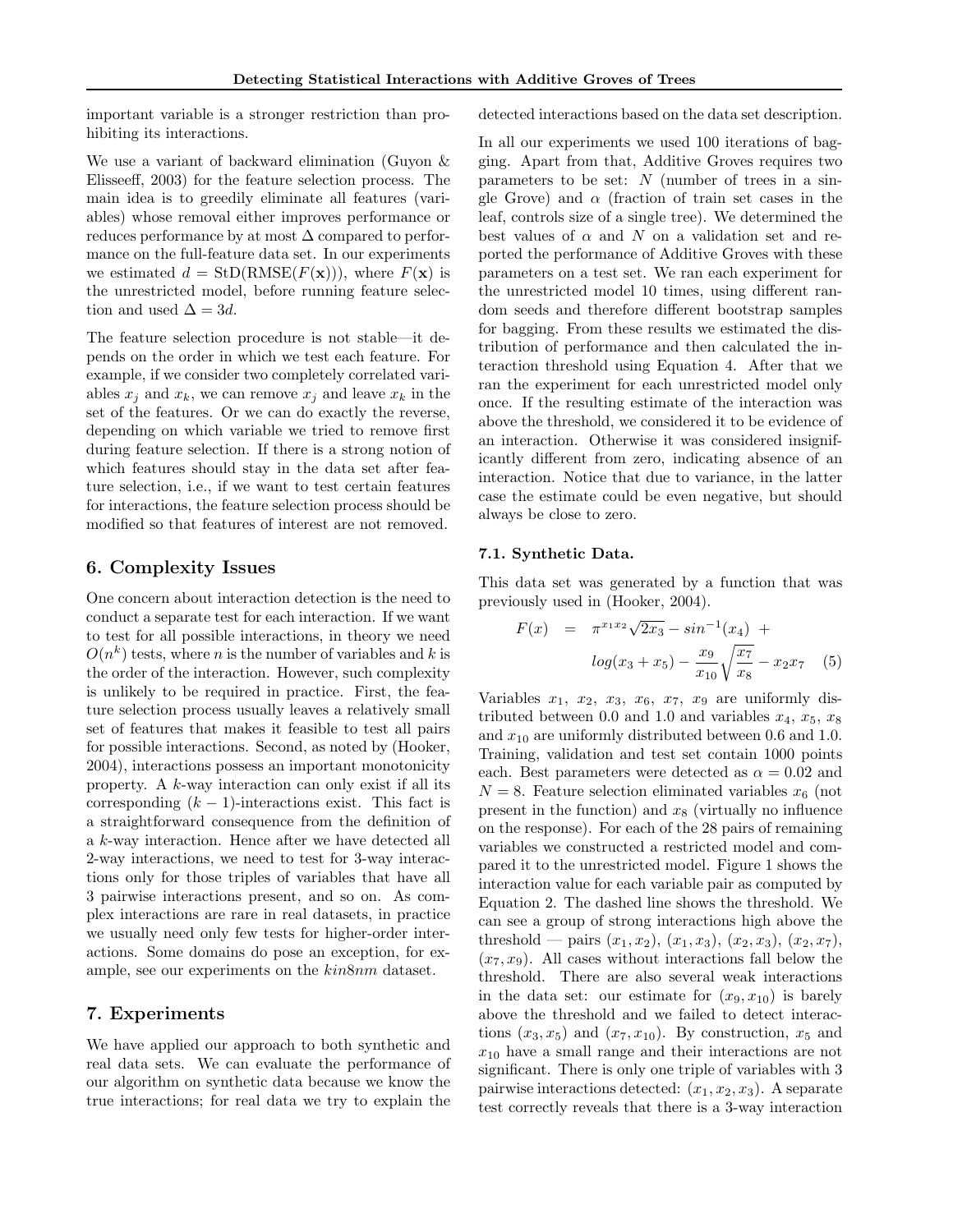between them. Note that this is the only higher-order interaction that we need to test to conclude the full analysis. The original formula has another 4-way interaction,  $(x_7, x_8, x_9, x_{10})$ , but interactions of  $x_8$  and  $x_{10}$  turned out to be very weak in the data, so the model did not pick them up.



Figure 1. Interaction estimates on synthetic data

For more realistic results, we generated a version of the same data set with a 2 : 1 signal-to-noise ratio. Now feature selection left only 5 variables:  $x_1, x_2, x_3, x_5$ ,  $x_7$ , and results of interaction detection between those variables were qualitatively the same as the correspondent results for the data set without noise.

#### 7.2. Real data sets

We have run experiments on 5 real data sets, 4 of them are regression data sets from Luís Torgo's collection (Torgo, 2007), and the last one is a bird abundance data set from the Cornell Lab of Ornithology (Caruana et al., 2006). We used 4/5 of the data for training,  $1/10$  for validation and  $1/10$  for testing.

California Housing. California Housing is a regression data set introduced in (Pace & Barry, 1997). It describes how housing prices depend on different census data variables. Parameters used:  $\alpha = 0.0005$ ,  $N = 6$ . Feature selection identified six variables as important: longitude, latitude, housingMedianAge, totalRooms, population and medianIncome. (Hooker, 2007) describes the joint effect of latitude and longitude on the response function. Our results confirm that there is a clear strong interaction between these two variables — the location effect on prices cannot be split into the sum of latitude and longitude effects. We have also found an evidence of interaction between population and totalRooms (Figure 2).

Elevators. This data set originates from an aircraft control task (Camacho, 1998). Parameters used:  $\alpha = 0.02$  and  $N = 18$ . Feature selection left six variables: climbRate, p, q, absRoll, diffRollRate, Sa. We detected strong pairwise interactions in the triple (absRoll, diffRollRate, Sa) and a separate test confirmed



Figure 2. Interaction estimates for California Housing.

that this is indeed a strong 3-way interaction (Figure 3). No other interactions were found.



Figure 3. Interaction estimates for Elevators data.

Kinematics (kin8nm). The kin8nm dataset from the Delve repository (Rasmussen et al., 2003) describes a simulation of an 8-link robot arm movement. Its input variables correspond to the angular positions of the joints and it is classified as highly non-linear by its creators. Parameters used:  $\alpha = 0.005$  and  $N = 17$ . Our analysis produced symmetrical results that reveal the simulation nature of the dataset: all 8 features turn out to be important, 2 of them do not interact with any other features and the other 6 are connected into a 6-way interaction (Figure 4). For brevity we show only results of tests for 2-way interactions and the final 6-way interaction, but we have also conducted tests for 20 3-way, 15 4-way and 6 5-way interactions between those 6 variables following the procedure described in Section 6. All tests confirmed the presence of interactions. kin8nm is the only data set where we had to test for many higher-order interactions. This is a property of the domain: the formula describing the end position of the arm based on joints angles results from interaction between most of the variables.

CompAct. Another dataset from the Delve repository, it describes the level of CPU activity in multiuser computer systems. Parameters used:  $\alpha = 0.05$ and  $N = 18$ . Feature selection left 9 variables: *lread*, scall, sread, exec, wchar, pgout, ppgin, vflt, freeswap. This data set turns out to be very additive. Although there are many 2-way interactions, they all are relatively small (Figure 5). The largest interactions are  $(freeswap, wchar)$ , describing the joint effect of the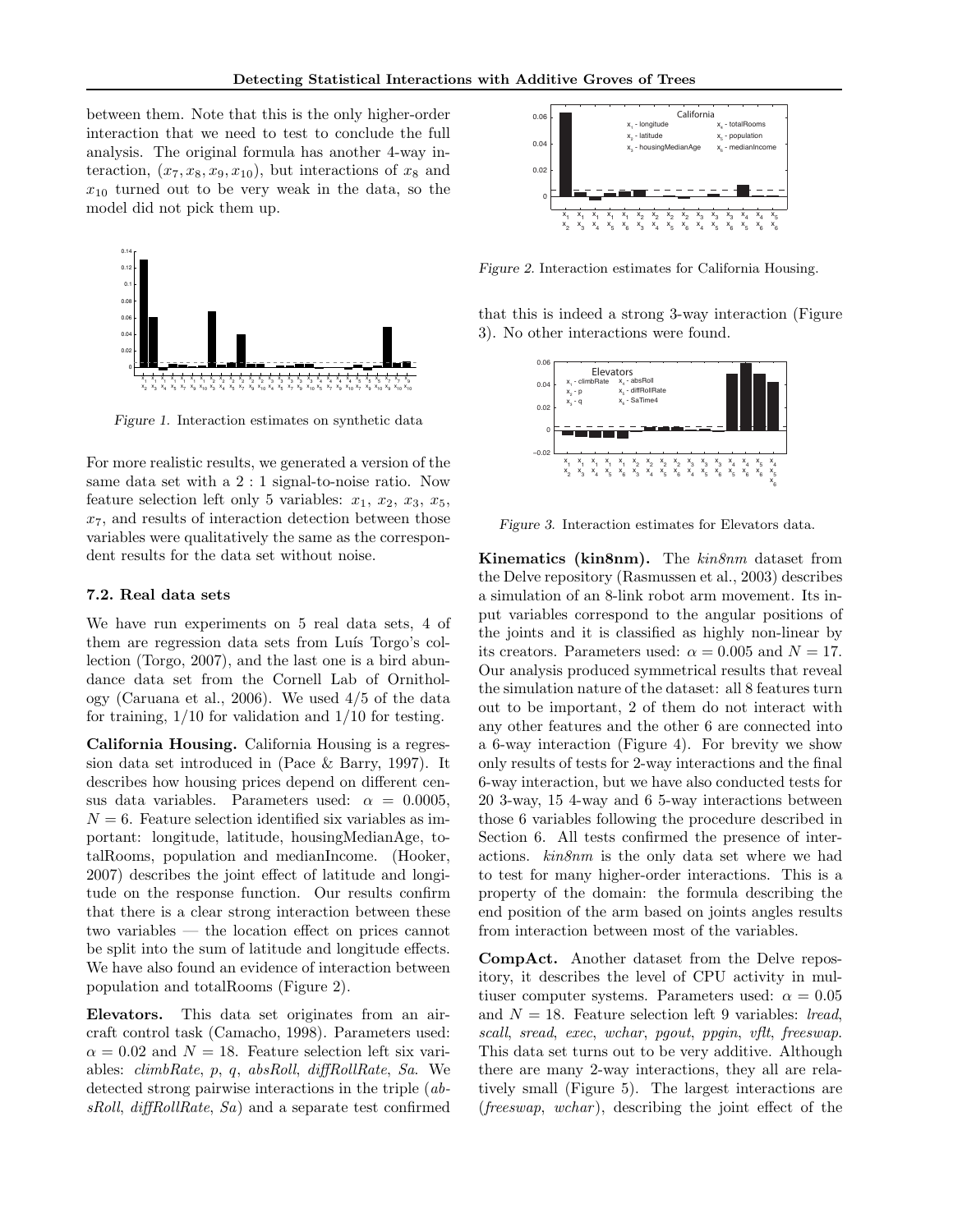

Figure 4. Interaction estimates for Kinematics (kin8nm) data.



Figure 5. Interaction estimates for CPU Activity (CompAct) data set.

number of blocks available for swapping and system write call speed, and (*freeswap*, *vflt*), describing an interaction between the same available blocks variable and the number of page faults.

House Finch Abundance Data. We tested our approach on a dataset with sightings of House Finches in the North-Eastern US as introduced in (Caruana et al., 2006). The strongest interactions that we detected are between the following variables: (latitude, longitude, elevation) and (year, latitude, longitude). The first 3-way interaction describes the effect of geographical position which is expected to be non-additive. But the interactions between year and location is less trivial. Normally one would not expect that the effect of latitude or longitude on bird abundance would be very different in different years. However, it turns out that during the decade covered by the data set, the population of House Finches was suffering from an eyedisease that was spreading slowly and was responsible for changing the effect of geographical location on bird abundance over time. Our results show that interesting domain information like this can be discovered with the help of interaction detection analysis.

## 8. Previous Work

Interaction detection is regularly performed as part of statistical analysis (Christensen, 1996). Mostly parametric models are used where the analyst specifies the interaction as a parametric term, or perhaps several terms. In this setting interaction detection becomes a parameter estimation problem. More recently, techniques have been developed to detect interactions within semi-parametric models (Ruppert et al., 2003).

(Friedman & Popescu, 2005) developed tests for interaction detection for a very general class of prediction models, including fully nonparametric models. Their method makes use of the fact that in the absence of an interaction between  $x_i$  and  $x_j$  the following holds:  $\partial F(\mathbf{X})^2$  $\overrightarrow{\partial x_i\partial x_j}$  $=\frac{\partial F(\mathbf{x})}{\partial x_i} + \frac{\partial F(\mathbf{x})}{\partial x_j}$ . They estimate the partial dependence functions (Friedman & Popescu, 2005) of the model and then estimate the strength of an interaction as the difference between the right hand side and the left hand side of the equation above, scaled by variance in the response.

The drawback of that method is that in order to get accurate estimates of the partial dependence function, it relies on predictions for synthetic data points in sparse regions of the input space. As a result, decisions about presence of interactions can be made because of spurious interactions that happen only in those regions (Hooker, 2007). To demonstrate this effect, we generated two simple data sets for the function  $F(\mathbf{x}) = x_1^3 + x_2^3$ . In the first data set both  $x_1$ and  $x_2$  are distributed uniformly between  $-10$  and 10. For the second data set we took the same points and removed those where both  $x_1$  and  $x_2$  were positive. Neither of the data sets contains interactions, but the estimates produced by Friedman's approach using RuleFit (Friedman, 2005) were 0.0243 for the first and 0.0824 for the second set. The presence of an unpopulated region in the input data increased the estimated strength of the presumed interaction by a